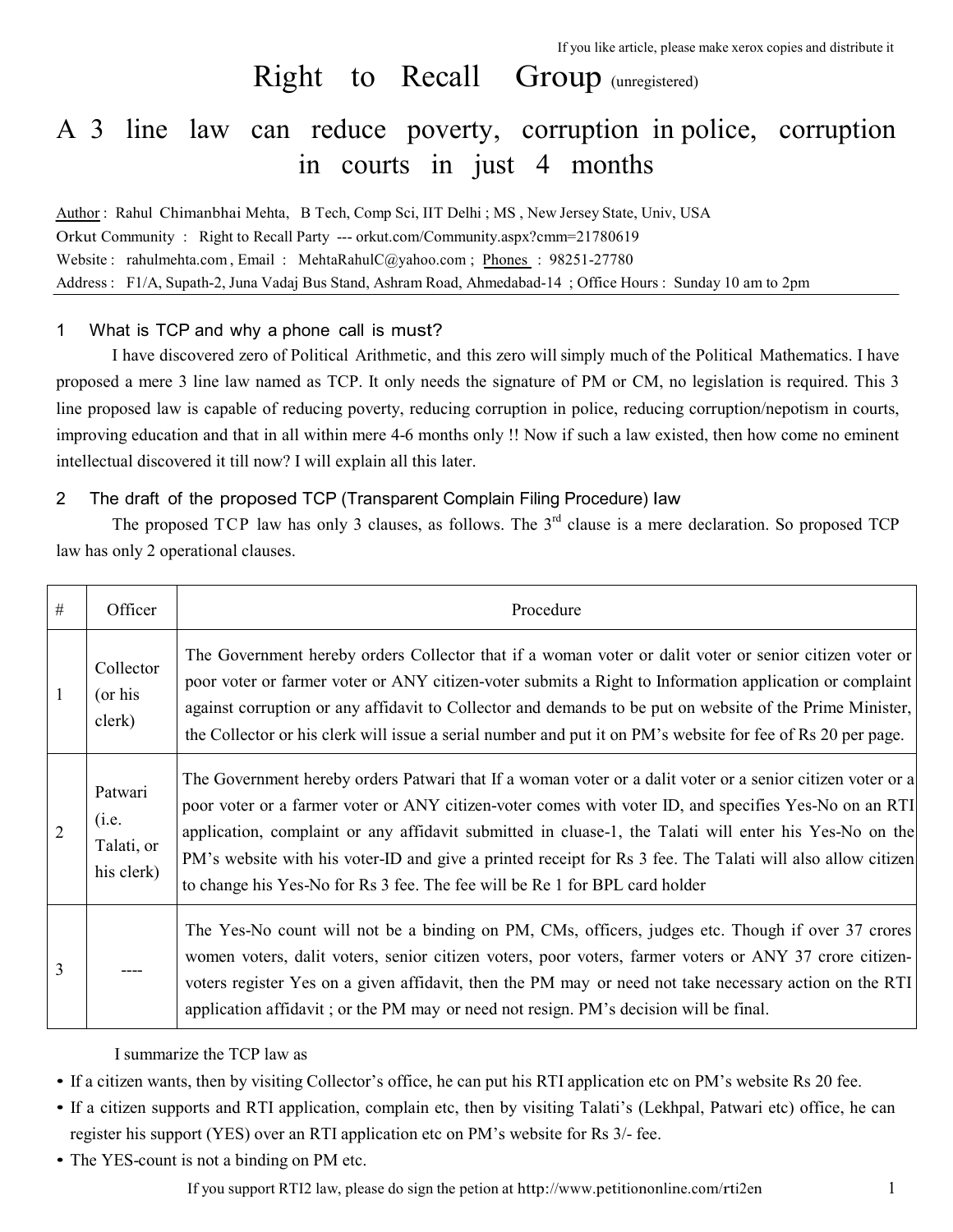#### 3 Is that all? Why is a phone call must to understand TCP?

Yes, that's all. Nothing more. So now the question is : how can such a mere three line law solve daunting problem of poverty? How can it solve equally tough problems like corruption in policemen/judges?

A complete proof that this 3 line proposed law is capable of solving EVERY problem that West has solved runs into some 300 pages and I have written this in form of various articles on http://rahulmehta.com/301.pdf . But IMO, a reader will be able to understand only via a discussion over phone and not via written articles alone. Why is a discussion over phone a must? After all, Mathematicians can explain theorems via write-ups alone. So cant I explain the proposed TCP and other laws by write-ups alone? No. Because when any new law is proposed described, a reader will almost always have valid questions about possible "adverse side effects" on other areas of society, and efficacy. E.g. Say one proposes POTA to reduce terrorism, one may have valid concerns on side effects such as "won't this law increase corruption in police?". And one can also have questions on efficacy – "will this law really reduce terrorism by even  $1\%$ "? And unless these valid concerns on "side effects" are answered immediately, the reader will lose interest in reading the proposed laws further. In Maths, theorems and equations don't have "side effects" and strength. E.g. a theorem on Triangles is not 97% correct, it is always 100% correct. And theorem on Triangle wont adversely impact Circles. And so questions on strength and side effects will seldom arise in the minds of readers while reading write-ups on Maths. So write-ups alone are sufficient when proposals are have no side effects like in Maths. But if a proposal is believed to have side-effects, write-ups alone wont help no matter how much time I spend on making the write-ups. Interactive discussions are must.

This write up is only a summary of the proof that my "proposed 3 line law can reduce poverty, corruption in police etc in just 4-6 months". It doesn't answer 100s of questions they may arise in different 100s of readers. An interested reader is welcome to call me on 98251-27780 or call any of my volunteers. Ph# of volunteers are in orkut community listed above and he is also welcome to visit us F1/A, Supath-2, Juna Vadaj Bus Stand, Ashram Road, Ahmedabad-14 (Sunday 10am to 2 pm or by appointment.)

### 4 Do all citizens in India have internet to use this law?

This is the most common "wrong question" I get. I call it wrong question, because the law does NOT at all require the citizen to have an internet connection begin with. Whether the citizen has internet or not, he must visit the Collector's office in person to submit his complaint or RTI application. And whether he has internet or not, he must visit Talati's (Lekhpal, Patwari, VO) office in person to register YES on a complaint or affidavit. So internet is not at all required to use this law, and even if a person has internet, it would make no difference. So the law can be used by all citizens of India above 18 years of age. If he has internet connection, he can read the affidavits with ease. But then so can someone without internet --- he only needs to ask someone who has net.

#### 5 How does TCP law reduce poverty within 3-4 months?

The day PM signs this TCP law, I will be submitting about 200 affidavits. The first affidavit is what I call as MRCM – Mineral Royalties for Citizens and Military. The MRCM affidavit is a 7 page proposed law listed at http://rahulmehta.com/mrcm\_demand\_03.htm . The proposed MRCM law creates an administrative system by which each citizen DIRECTLY gets mineral royalties and land rents from GoI plots. E.g. Say in Dec-2008, the mineral royalties and land rent from GoI plots was Rs 30000 cr. Then as per the proposed MRCM law, Rs 10000 will go towards Military. And for rest Rs 20000 cr, each citizen will get about Rs 200 deposited in his local SBI account or local post office bank account. If each of the adult citizen of India visits bank once a month to withdraw the cash, only about 100,000 clerks will be needed. Well, existing SBI has staff of over 300,000 and all PSU banks together have staff of over 600,000. So the staff needed to support MRCM is not very large.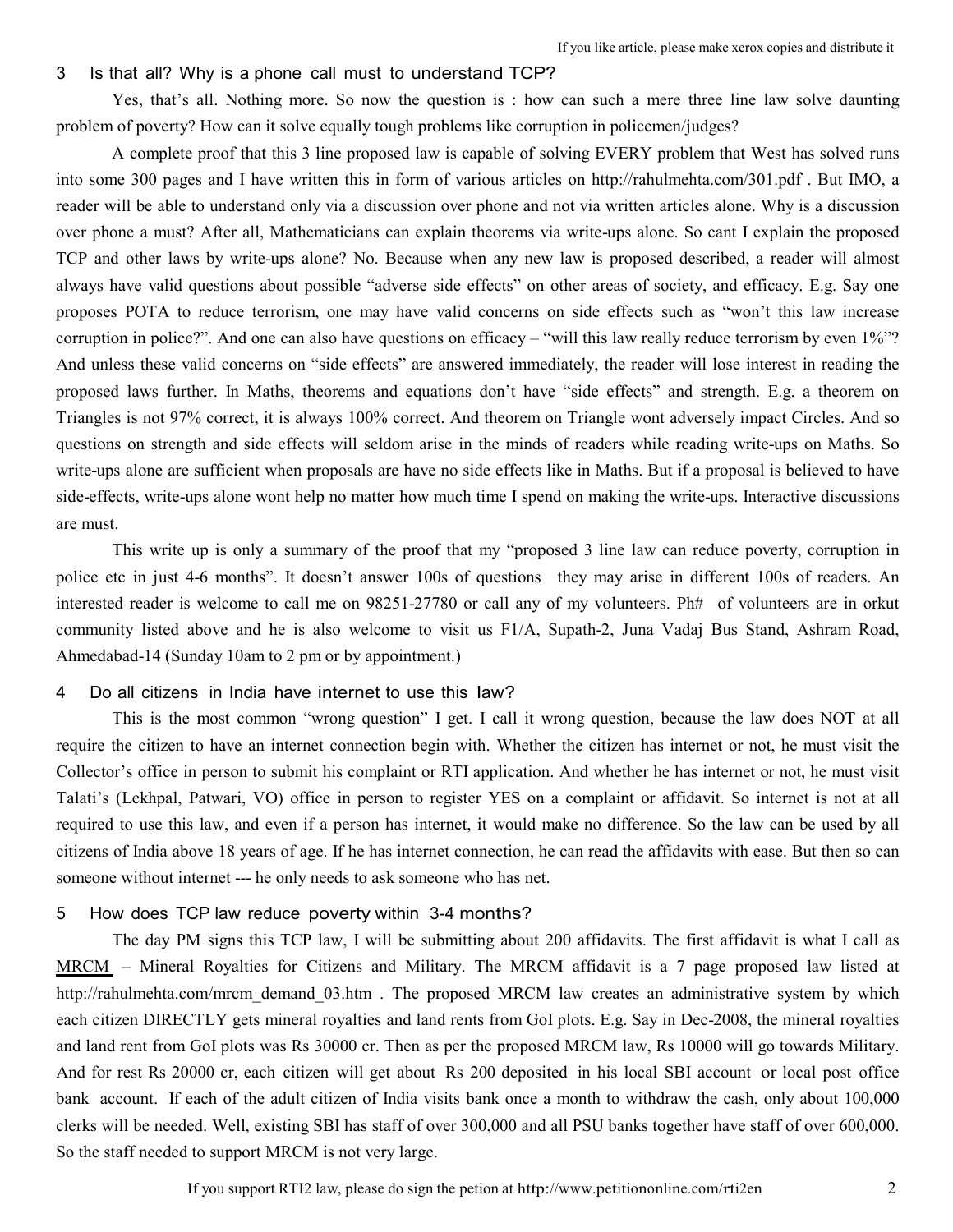As this point, I will ask question to the reader. Please read rest of the article only after answering this question. Background information for the question:

- 1. Say PM has been forced to sign TCP law.
- 2. Say I have submitted MRCM affidavit which says that mineral royalties and land rent should directly go to citizens
- 3. Now in some other article, I have explained how 10s of crores citizens of India will come to know about the proposed MRCM affidavit after it gets submitted.
- 4. Of the 72 crore adult citizens of India, for the purpose of this question, please consider the economically bottom 80% i.e. economically bottom 58 crore adult citizens of India.

My first question to the reader : How many of these 55 crore citizen-voters, who are at economic bottom, will say  $-1$ do not want this Rs 200 per person per month or whatever may be the amount and let this money go into GoI account?

Please read further ONLY after answering the above question. My answer is – less than 5% will say that I do not want this Rs 200 per person per month. So now most of the citizens in bottom 55 crores of the 72 crore adult citizens will have one main thought --- what do I lose? Only Rs 3/- and nothing more. A shot in dark, and what PM actually signs MRCM law, and then I may actually get Rs 200 per person per month.

Now I have another question to the reader. The background information for the question is as follows :

- 1. Say PM has been forced to sign TCP law.
- 2. Say someone has submitted MRCM affidavit and 40 crore to 50 crore citizens have submitted YES on it
- 3. Please re-read the clause-3 of the TCP law. The clause clearly says that even if all 72 crore citizens submit YES on an affidavit, then also the PM is not at all required to sign the law proposed in the affidavit

My second question to the reader is : Do you think that PM will dare to say that "I will not sign MRCM law"? i.e. Will any PM dare to defy the YES from 40 crore or 50 crore or more citizens?

Please read further ONLY after answering the above question. My answer is – PM will sign the MRCM law. Why? Because each citizen who has registered YES knows that he has 50 crore fellow citizens supporting his demand, and so they will confront PM openly thru means they see legitimate. And PM knows that citizens will agitate and he also knows that his 15 lakh policemen cant stop so many citizen. So PM out of fears will not dare to defy so many citizens.

So within 1-2 months after TCP law comes, the citizens will be able to force the PM to sign MRCM law. And within 1-2 months after MRCM law is signed, the citizens will start getting mineral royalties and land rent from GoI plots, and thus poverty will reduce. Later, the tax reforms suggested will increase industrial production and remove poverty completely. These tax reforms are enumerated in http://rahulmehta.com

### 6 How does TCP law reduce corruption in police?

My third question to the reader : Why is corruption in US policemen low (except in drugs related cases)?

The one and only one reason why corruption in US police is low is because citizens in US have procedure to expel District Police Commissioner of their district. So Police Commissioner in US takes very less bribes and also ensures that his staff doesn't take much bribes. If Police Commissioner in US comes to know that his junior staff is taking bribes, he will immediately run a sting operation, gather evidences and gets them expelled. Because he fears that if corruption in junior staff increases, the citizens may expel him. The corruption in US police in drugs related cases is because most citizens in US do not have much aversion against drugs. But since in India, citizens have NO procedure to expel Police Chief, the Chief not only collects bribes, he asks his juniors to collect maximal bribes. A typical Police Commissioner keeps half of what he collects and passes the half to MLAs, Home Minister and CM. How come you, the reader, did not know that US citizens can expel their Police Chiefs? Because the EIIs (EII = Eminent Intellectuals of India) do not want citizens of India to know that "US citizens have procedure to expel District Police Chiefs" because